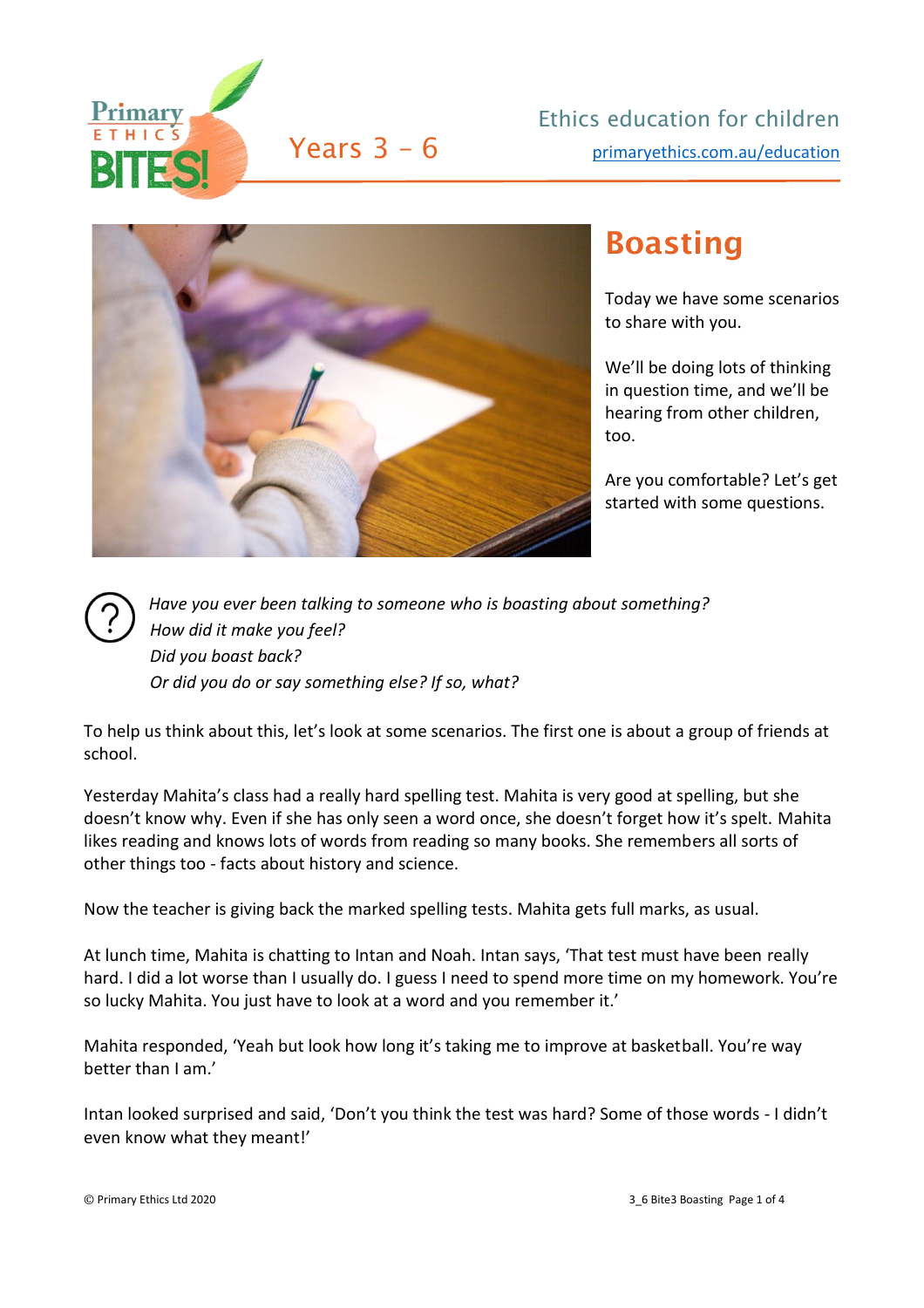

'Come on Intan,' said Mahita, 'You just need to read a bit more, that's all. Just swap an hour of TV for an hour of reading - then you'll be fine.'

Noah, who had been pretending not to listen, now joined in. 'Well, I don't think it was that hard, Intan. I got full marks! And that means I came top! No one can do better than that!'

No one responds to Noah, and then Intan turns and slips away, just as Ashley comes running up.

Mahita calls out to Ashley, 'Hey Ashley, how'd you go in the spelling test?'

'Good' replied Ashley, 'I studied so hard for that test - I got all the words right – first time ever!'

Mahita gives him a big smile and says, **'**That's brilliant.'

And then the bell rings to go back inside.



*Do you think anyone in this story was boasting?*

Let's listen to what other children have said. We'll start with Intan. Remember Intan did worse than she normally did, and she said, 'That test must have been really hard.'



*Do you think that is boasting, and if so, what makes it boasting?*



**Lior:** No, that's not boasting, because she wasn't saying how good she was.

**Edward:** Well... she was sort of saying that. It was like she was saying, 'If I didn't do well, the test must have been really hard.'

Okay. Well, now let's think about Noah. Remember he said: 'I got full marks! And that means I came top! No one can do better than that!'*.*



*Do you think that is boasting? Why do you think that?*



**Harriet:** Yeh, Noah is boasting because he says, "No one can do better than me." He wants everyone to know that he is the best. It would be okay if he just thought it, but it is boasting if you say it out loud.

**Eva:** And he doesn't care if it makes other people feel sad.



*Okay,...so if Noah was boasting, is there anything wrong with that? Can you explain why you think that?*



**Zeke:** Well, I think it would have made Intan feel sad – when he said '...the test wasn't that hard, Intan'.

Hmmm...It would make Intan feel sad...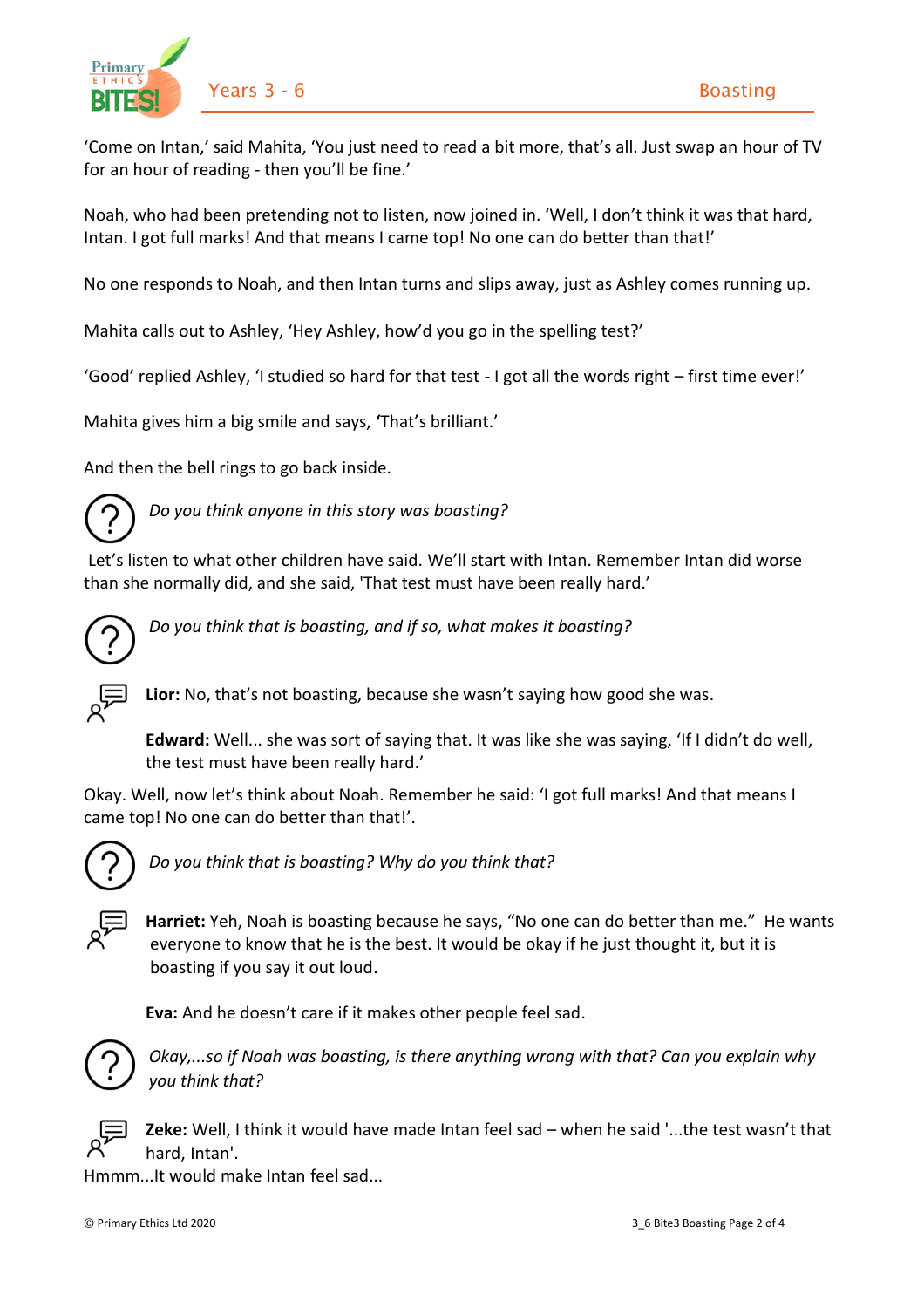



*What do you think? Was Noah boasting, and if he was, is there anything wrong with that?*

How about Ashley? Remember Ashley said: 'I studied so hard for that test - I got all the words right – first time ever!'



*Do you think that is boasting? What reasons do you have for your answer?*



**Charlotte:** Yes, that's boasting because he tells everyone how well he did – he says it out loud.

**Lior:** That's not boasting, that's just being proud of yourself.

**Eliza:** Well, Noah was proud of himself too – he got full marks, and you said that was boasting.

**Zeke:** Yes, but Noah said he was better than everyone else – that's why that is boasting. But Ashley didn't say that –so I don't think that does count as boasting.

Allright. And now let's think about Mahita. Remember that Mahita told Intan that Intan was way better at basketball than her, and then when Intan said the test must have been really hard, she said: 'Come on Intan, you just need to read a bit more, that's all. Just swap an hour of TV for an hour of reading - then you'll be fine.'



*Was that boasting? What do you think?*



**Charlotte:** I think she is boasting, because she says: 'Oh Intan, you should be more like me. I know lots of things, and I'm good at spelling, because I read a lot'.

**Noah:** No, she was just trying to help Intan by telling her what might help. That isn't boasting.

**Eva:** Well, we don't really know why Mahita said that to Intan. If she was just trying to help, then it wasn't boasting, but if she was trying make it sound like she was better, then it is boasting.

There are lots of different ideas there for us to think about what counts as boasting. Thank you to all those children who shared their thoughts.



*How would you decide what counts as boasting?*

To help us to think about this question more deeply, let's hear another scenario…